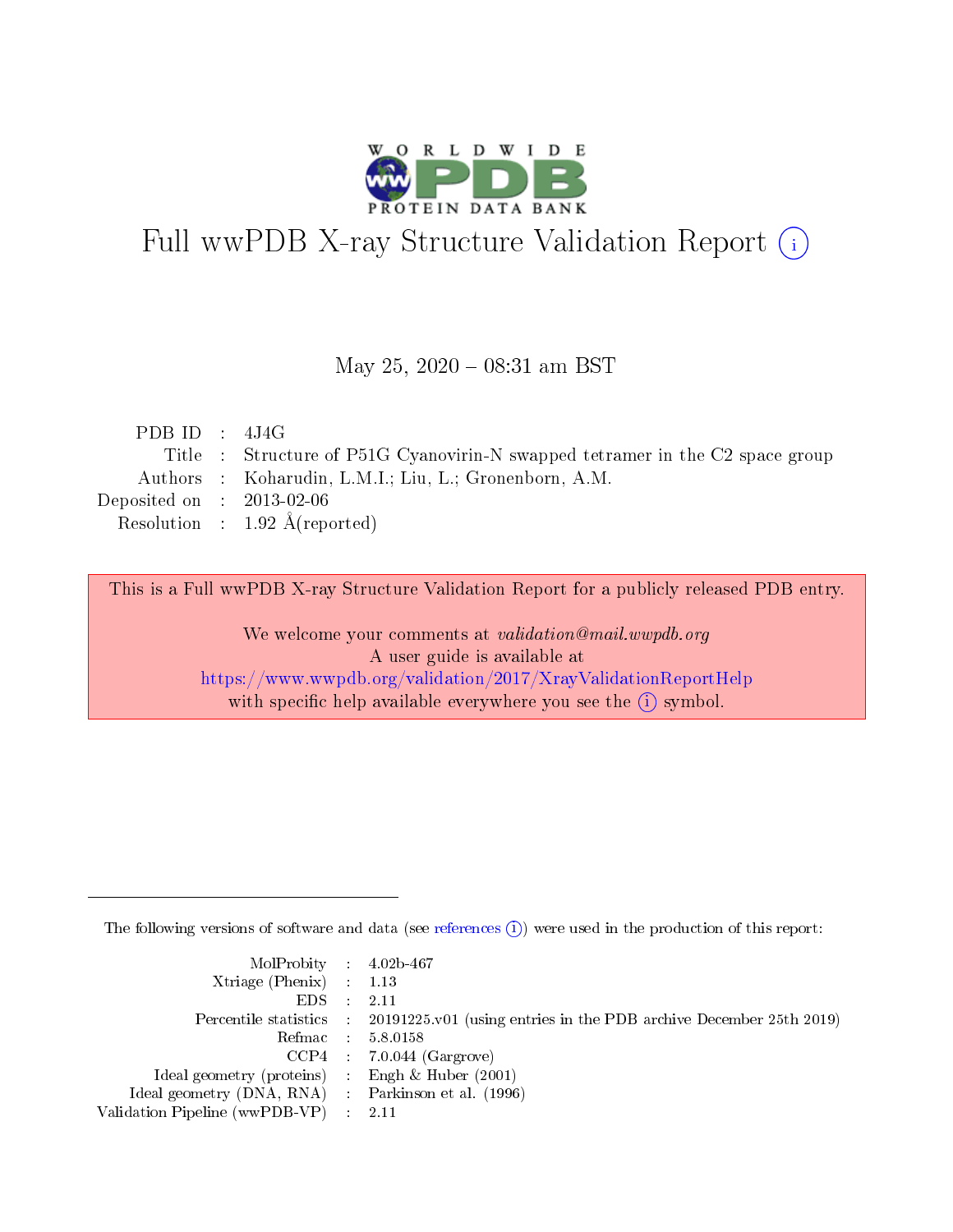## 1 [O](https://www.wwpdb.org/validation/2017/XrayValidationReportHelp#overall_quality)verall quality at a glance  $(i)$

The following experimental techniques were used to determine the structure: X-RAY DIFFRACTION

The reported resolution of this entry is 1.92 Å.

Percentile scores (ranging between 0-100) for global validation metrics of the entry are shown in the following graphic. The table shows the number of entries on which the scores are based.



| Metric                | Whole archive<br>$(\#\mathrm{Entries})$ | Similar resolution<br>(#Entries, resolution range(Å)) |
|-----------------------|-----------------------------------------|-------------------------------------------------------|
| $R_{free}$            | 130704                                  | 7937 (1.94-1.90)                                      |
| Clashscore            | 141614                                  | 8644 (1.94-1.90)                                      |
| Ramachandran outliers | 138981                                  | 8530 (1.94-1.90)                                      |
| Sidechain outliers    | 138945                                  | 8530 (1.94-1.90)                                      |
| RSRZ outliers         | 127900                                  | 7793 (1.94-1.90)                                      |

The table below summarises the geometric issues observed across the polymeric chains and their fit to the electron density. The red, orange, yellow and green segments on the lower bar indicate the fraction of residues that contain outliers for  $>=3, 2, 1$  and 0 types of geometric quality criteria respectively. A grey segment represents the fraction of residues that are not modelled. The numeric value for each fraction is indicated below the corresponding segment, with a dot representing fractions  $\epsilon=5\%$  The upper red bar (where present) indicates the fraction of residues that have poor fit to the electron density. The numeric value is given above the bar.

| Mol |        | $\boxed{\text{Chain}}$ Length | Quality of chain |                 |
|-----|--------|-------------------------------|------------------|-----------------|
|     | A      | 101                           | 95%              | 5%              |
|     | В      | 101                           | 98%              |                 |
|     | $\cap$ | 101                           | 96%              | $\cdot$ $\cdot$ |
|     |        | 101                           | 96%              | $\cdot$ $\cdot$ |

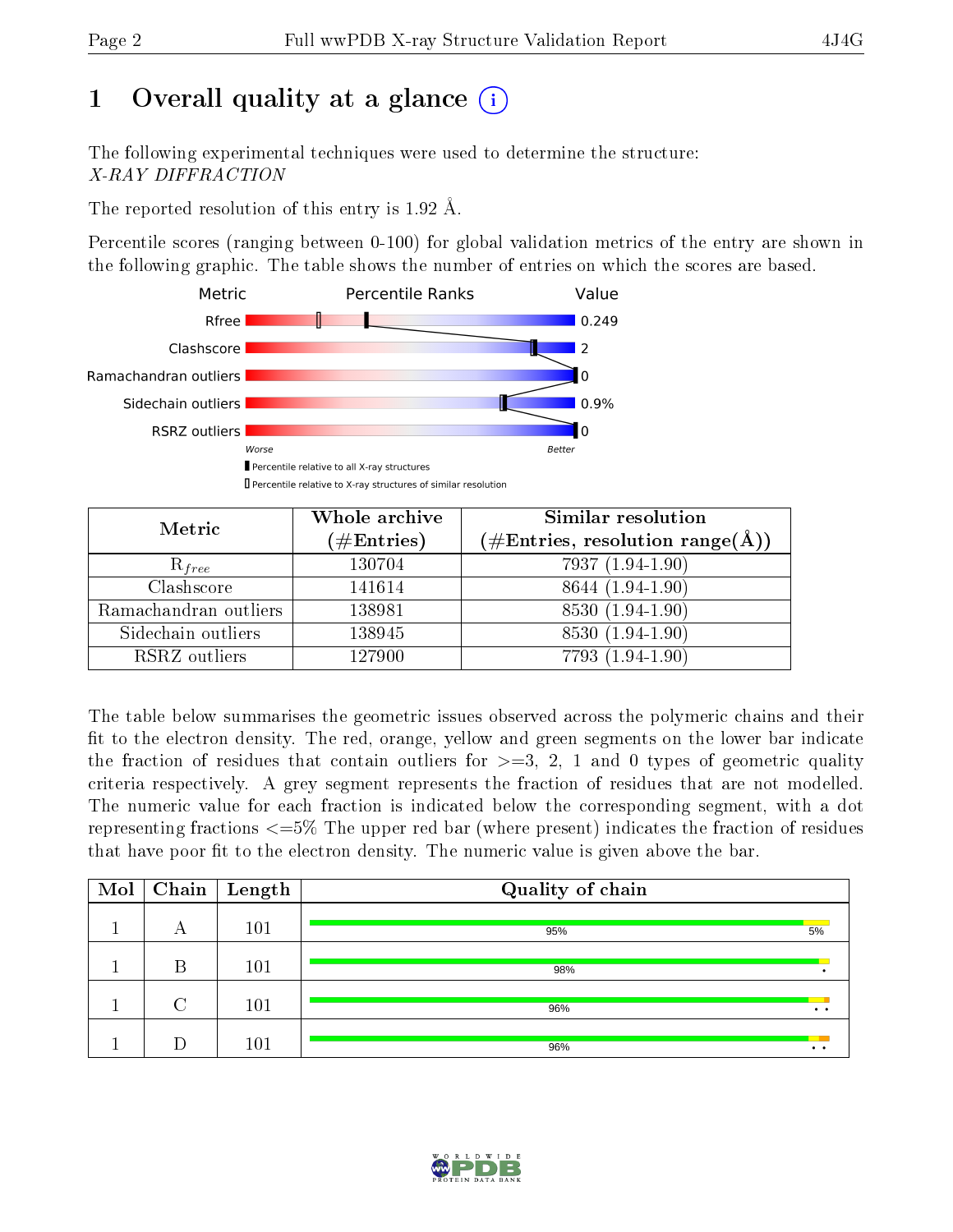# 2 Entry composition (i)

There are 2 unique types of molecules in this entry. The entry contains 3455 atoms, of which 0 are hydrogens and 0 are deuteriums.

In the tables below, the ZeroOcc column contains the number of atoms modelled with zero occupancy, the AltConf column contains the number of residues with at least one atom in alternate conformation and the Trace column contains the number of residues modelled with at most 2 atoms.

| Mol | Chain | Residues | Atoms       |               |     |     |                |  | $ZeroOcc \mid AltConf \mid Trace$ |  |
|-----|-------|----------|-------------|---------------|-----|-----|----------------|--|-----------------------------------|--|
|     |       | 101      | Total       |               |     |     |                |  | റ                                 |  |
|     |       |          | 777         | 473           | 133 | 167 | -4             |  |                                   |  |
|     |       | 101      | Total       | $\mathcal{C}$ |     |     | S              |  |                                   |  |
|     |       |          | 772         | 470           | 133 | 165 | $\overline{4}$ |  |                                   |  |
|     | В     | 101      | Total       | $\mathcal{C}$ | N   |     | S              |  | റ                                 |  |
|     |       |          | 777         | 473           | 133 | 167 | $\overline{4}$ |  |                                   |  |
|     |       |          | $\rm Total$ | $\mathcal{C}$ | N   |     | S              |  | ച                                 |  |
|     |       | 101      |             | 475           | 133 | 165 | $\overline{4}$ |  |                                   |  |

Molecule 1 is a protein called Cyanovirin-N.

There are 4 discrepancies between the modelled and reference sequences:

| Chain. | Residue | Modelled | Actual     | Comment             | Reference     |
|--------|---------|----------|------------|---------------------|---------------|
|        | 51      | -GLY     | <b>PRO</b> | ENGINEERED MUTATION | - LUNP P81180 |
|        | 51      | GLY      | PRO        | ENGINEERED MUTATION | UNP P81180    |
|        | 51      | GLY      | PRO        | ENGINEERED MUTATION | ∟UNP P81180   |
|        | 51      | GLY      | PR∩        | ENGINEERED MUTATION | TINP P81180   |

• Molecule 2 is water.

| Mol            | Chain | Residues | Atoms                     | ZeroOcc   AltConf |
|----------------|-------|----------|---------------------------|-------------------|
| $\overline{2}$ |       | 91       | Total<br>$\Omega$         |                   |
|                |       |          | 91<br>91                  |                   |
| $\overline{2}$ | C     | 89       | Total<br>$\left( \right)$ |                   |
|                |       |          | 89<br>89                  |                   |
| $\overline{2}$ |       | 87       | Total<br>$\Omega$         |                   |
|                |       |          | 87<br>87                  |                   |
| 2              |       |          | Total<br>$\left( \right)$ |                   |
|                |       | 85       | 85<br>85                  |                   |

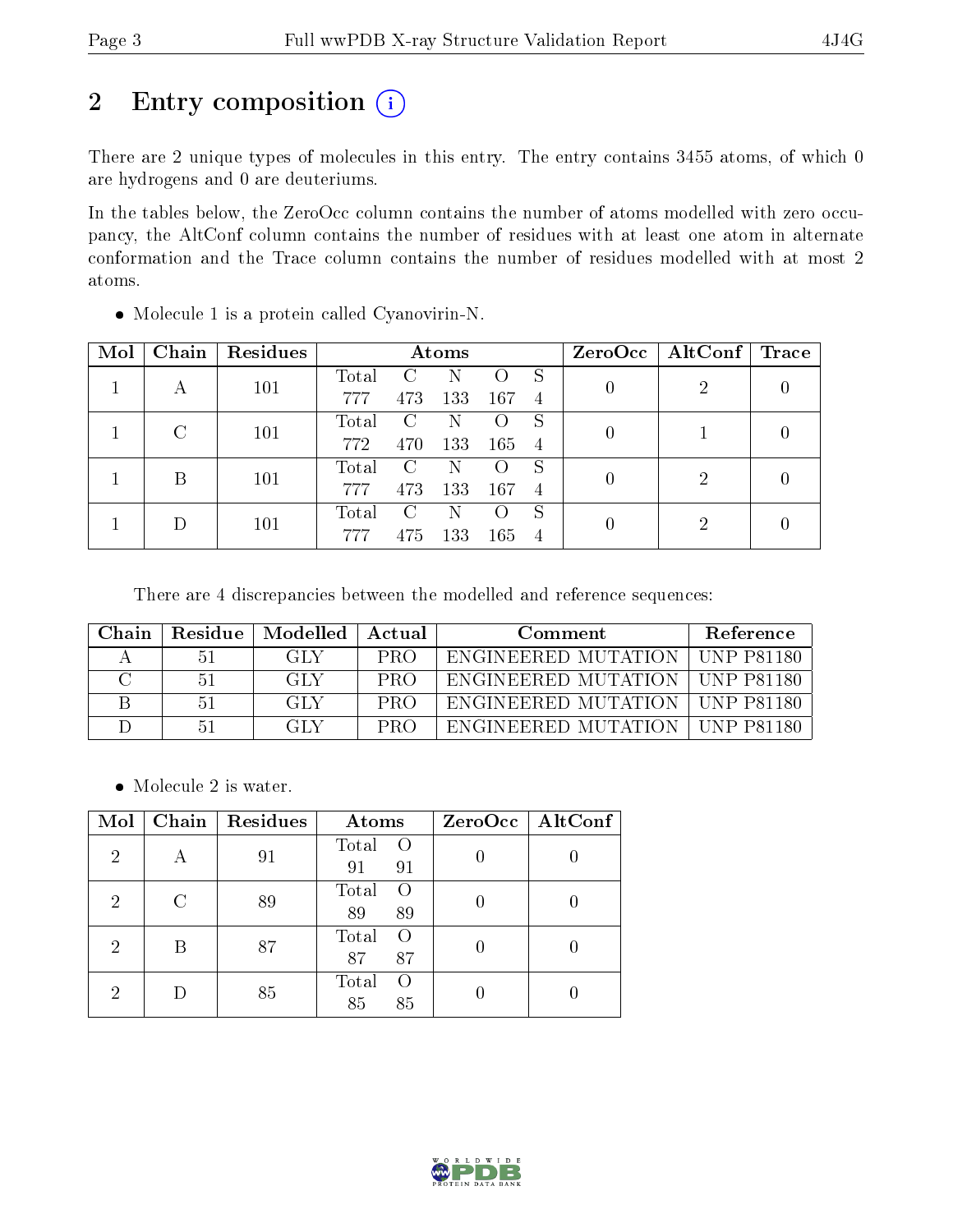## 3 Residue-property plots  $(i)$

These plots are drawn for all protein, RNA and DNA chains in the entry. The first graphic for a chain summarises the proportions of the various outlier classes displayed in the second graphic. The second graphic shows the sequence view annotated by issues in geometry and electron density. Residues are color-coded according to the number of geometric quality criteria for which they contain at least one outlier: green  $= 0$ , yellow  $= 1$ , orange  $= 2$  and red  $= 3$  or more. A red dot above a residue indicates a poor fit to the electron density (RSRZ  $> 2$ ). Stretches of 2 or more consecutive residues without any outlier are shown as a green connector. Residues present in the sample, but not in the model, are shown in grey.

• Molecule 1: Cyanovirin-N

<mark>d g g g</mark>

| Chain A:                   | 95% | 5% |
|----------------------------|-----|----|
|                            |     |    |
| • Molecule 1: Cyanovirin-N |     |    |
| Chain C:                   | 96% |    |
|                            |     |    |
| • Molecule 1: Cyanovirin-N |     |    |
| Chain B:                   | 98% |    |
|                            |     |    |
| • Molecule 1: Cyanovirin-N |     |    |
| Chain D:                   | 96% |    |
| <b>E</b> 61<br>747<br>π    |     |    |

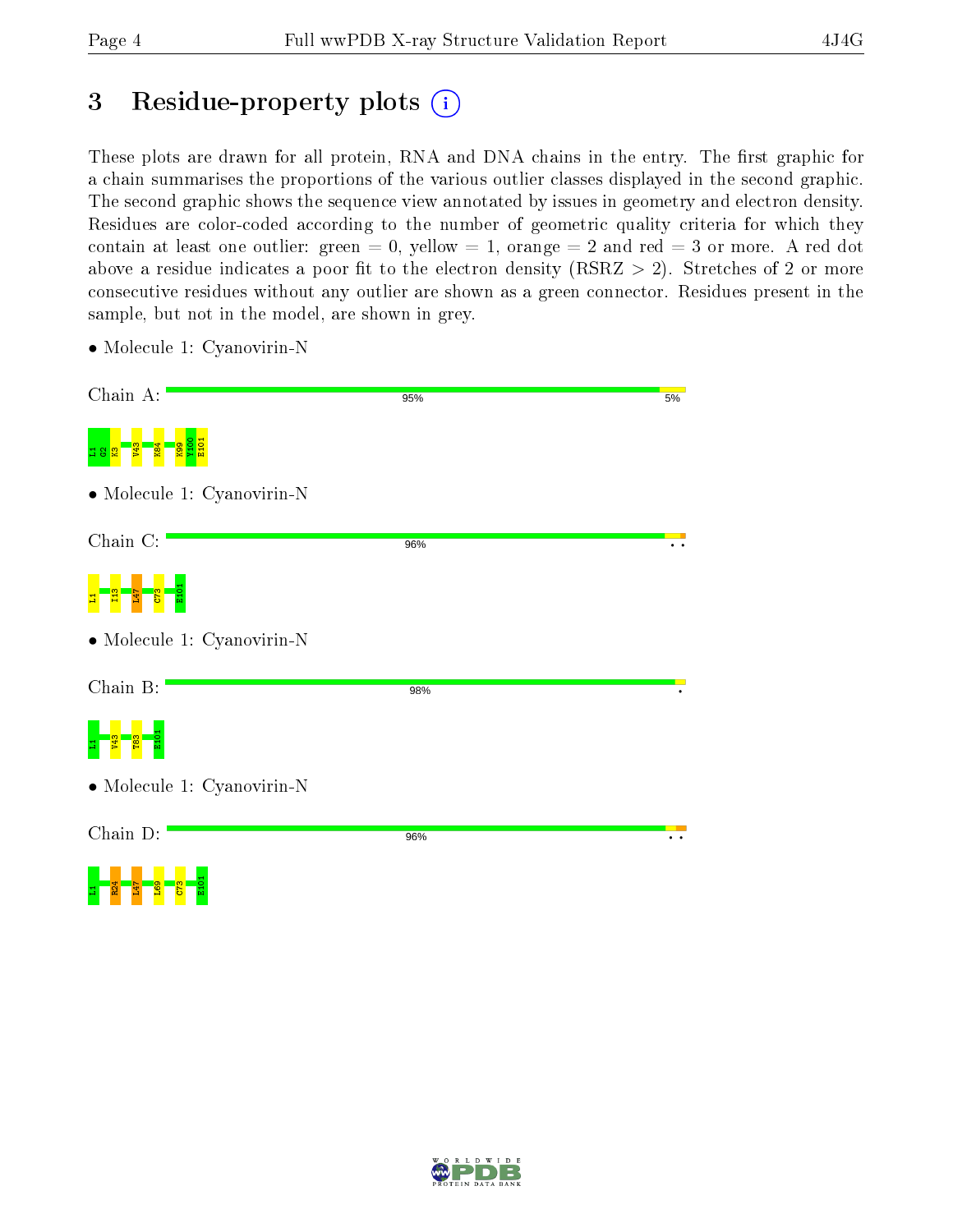## 4 Data and refinement statistics  $(i)$

| Property                                                             | Value                                             | Source     |
|----------------------------------------------------------------------|---------------------------------------------------|------------|
| Space group                                                          | C121                                              | Depositor  |
| Cell constants                                                       | $46.23\text{\AA}$<br>$117.61\text{\AA}$<br>98.75Å |            |
| a, b, c, $\alpha$ , $\beta$ , $\gamma$                               | $90.02^{\circ}$<br>$90.00^\circ$<br>$90.00^\circ$ | Depositor  |
| Resolution $(A)$                                                     | 29.40<br>$-1.92$                                  | Depositor  |
|                                                                      | 29.40<br>$-1.92$                                  | <b>EDS</b> |
| % Data completeness                                                  | 97.8 (29.40-1.92)                                 | Depositor  |
| (in resolution range)                                                | $97.7(29.40-1.92)$                                | <b>EDS</b> |
| $\mathrm{R}_{merge}$                                                 | 0.11                                              | Depositor  |
| $\mathrm{R}_{sym}$                                                   | (Not available)                                   | Depositor  |
| $\sqrt{I/\sigma(I)} > 1$                                             | $\overline{1.78}$ (at 1.92Å)                      | Xtriage    |
| Refinement program                                                   | <b>REFMAC 5.5.0109</b>                            | Depositor  |
|                                                                      | 0.204, 0.241                                      | Depositor  |
| $R, R_{free}$                                                        | 0.213<br>0.249<br>$\ddot{\phantom{a}}$            | DCC        |
| $R_{free}$ test set                                                  | 4008 reflections $(10.00\%)$                      | wwPDB-VP   |
| Wilson B-factor $(A^2)$                                              | 24.4                                              | Xtriage    |
| Anisotropy                                                           | 0.038                                             | Xtriage    |
| Bulk solvent $k_{sol}(e/\mathring{A}^3)$ , $B_{sol}(\mathring{A}^2)$ | 0.31, 42.7                                        | <b>EDS</b> |
| $\overline{L-test for}$ twinning <sup>2</sup>                        | $< L >$ = 0.54, $< L2$ = 0.38                     | Xtriage    |
| Estimated twinning fraction                                          | $0.478$ for $-h,-k,l$                             | Xtriage    |
| $F_o, F_c$ correlation                                               | 0.95                                              | <b>EDS</b> |
| Total number of atoms                                                | 3455                                              | wwPDB-VP   |
| Average B, all atoms $(A^2)$                                         | 30.0                                              | wwPDB-VP   |

Xtriage's analysis on translational NCS is as follows: The largest off-origin peak in the Patterson function is  $9.30\%$  of the height of the origin peak. No significant pseudotranslation is detected.

<sup>&</sup>lt;sup>2</sup>Theoretical values of  $\langle |L| \rangle$ ,  $\langle L^2 \rangle$  for acentric reflections are 0.5, 0.333 respectively for untwinned datasets, and 0.375, 0.2 for perfectly twinned datasets.



<span id="page-4-1"></span><span id="page-4-0"></span><sup>1</sup> Intensities estimated from amplitudes.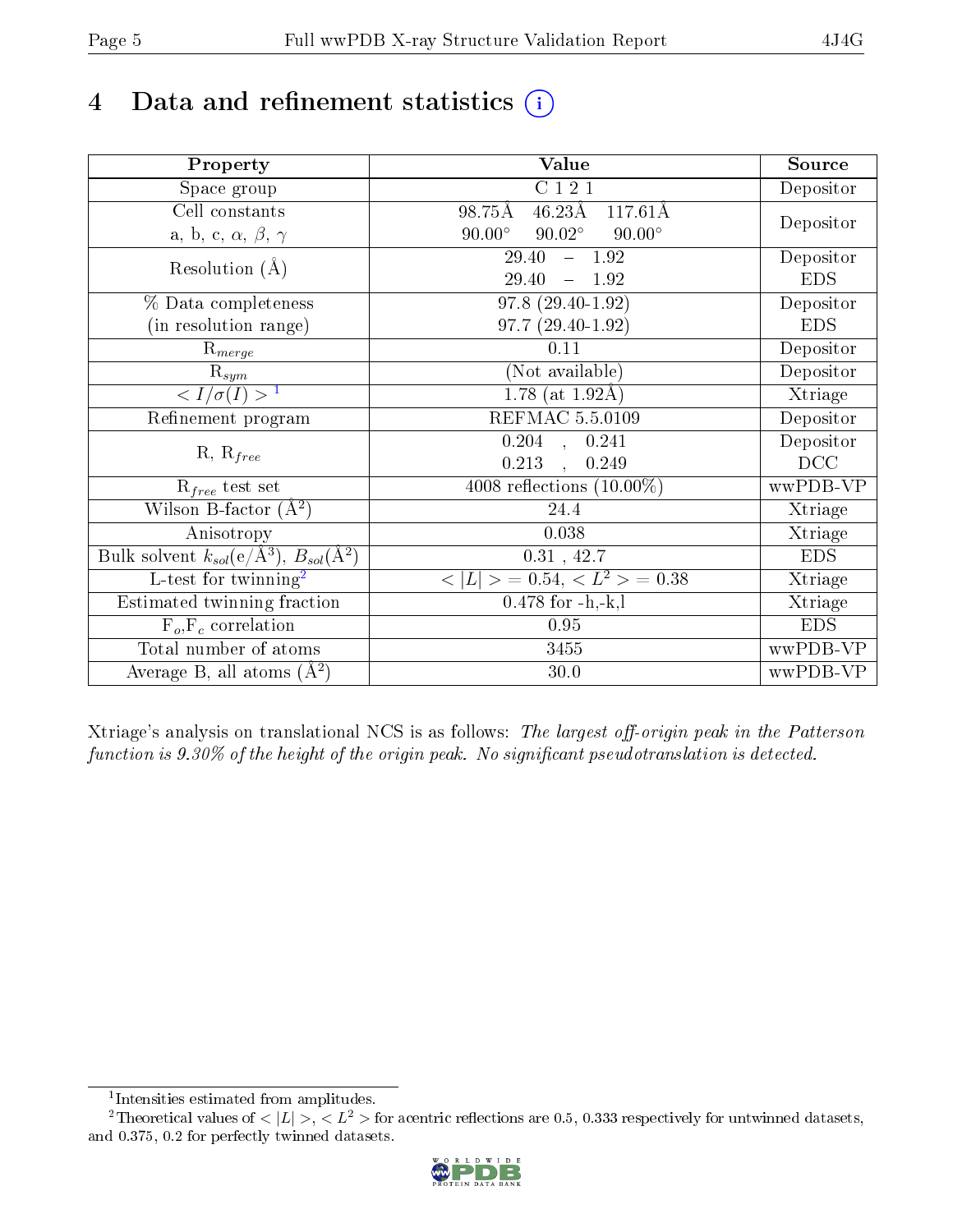## 5 Model quality  $(i)$

## 5.1 Standard geometry  $(i)$

The Z score for a bond length (or angle) is the number of standard deviations the observed value is removed from the expected value. A bond length (or angle) with  $|Z| > 5$  is considered an outlier worth inspection. RMSZ is the root-mean-square of all Z scores of the bond lengths (or angles).

| Mol            | Chain  |      | Bond lengths    | Bond angles |                 |
|----------------|--------|------|-----------------|-------------|-----------------|
|                |        |      | # $ Z >5$       | RMSZ        | $\# Z  > 5$     |
| $\overline{1}$ |        | 0.69 | 0/791           | 0.70        | 0/1067          |
| 1.             | R      | 0.68 | $0\, / 791$     | 0.71        | 0/1067          |
| $\mathbf{1}$   | $\cap$ | 0.77 | 0/783           | 0.75        | 0/1057          |
| $\mathbf{1}$   | $\Box$ | 0.71 | 0/791           | 0.75        | $^{\prime}1068$ |
| AH             | ΑH     | 0.71 | $^{\prime}3156$ | 0.73        | 4259            |

There are no bond length outliers.

There are no bond angle outliers.

There are no chirality outliers.

There are no planarity outliers.

#### 5.2 Too-close contacts  $\overline{()}$

In the following table, the Non-H and H(model) columns list the number of non-hydrogen atoms and hydrogen atoms in the chain respectively. The H(added) column lists the number of hydrogen atoms added and optimized by MolProbity. The Clashes column lists the number of clashes within the asymmetric unit, whereas Symm-Clashes lists symmetry related clashes.

| Mol |      |      | $\mid$ Chain $\mid$ Non-H $\mid$ H(model) $\mid$ H(added) |      |    | Clashes   Symm-Clashes |
|-----|------|------|-----------------------------------------------------------|------|----|------------------------|
|     |      | 777  |                                                           | 747  |    |                        |
|     | B    | 777  |                                                           | 747  | 6) |                        |
|     | ∩    | 772  |                                                           | 743  |    |                        |
|     |      | 777  |                                                           | 754  |    |                        |
| ച   | Α    | 91   |                                                           |      |    |                        |
| 2   | В    | 87   |                                                           |      |    |                        |
| 2   | ∩    | 89   |                                                           |      |    |                        |
| ച   | D    | 85   |                                                           |      |    |                        |
|     | A II | 3455 |                                                           | 2991 | 19 |                        |

The all-atom clashscore is defined as the number of clashes found per 1000 atoms (including hydrogen atoms). The all-atom clashscore for this structure is 2.

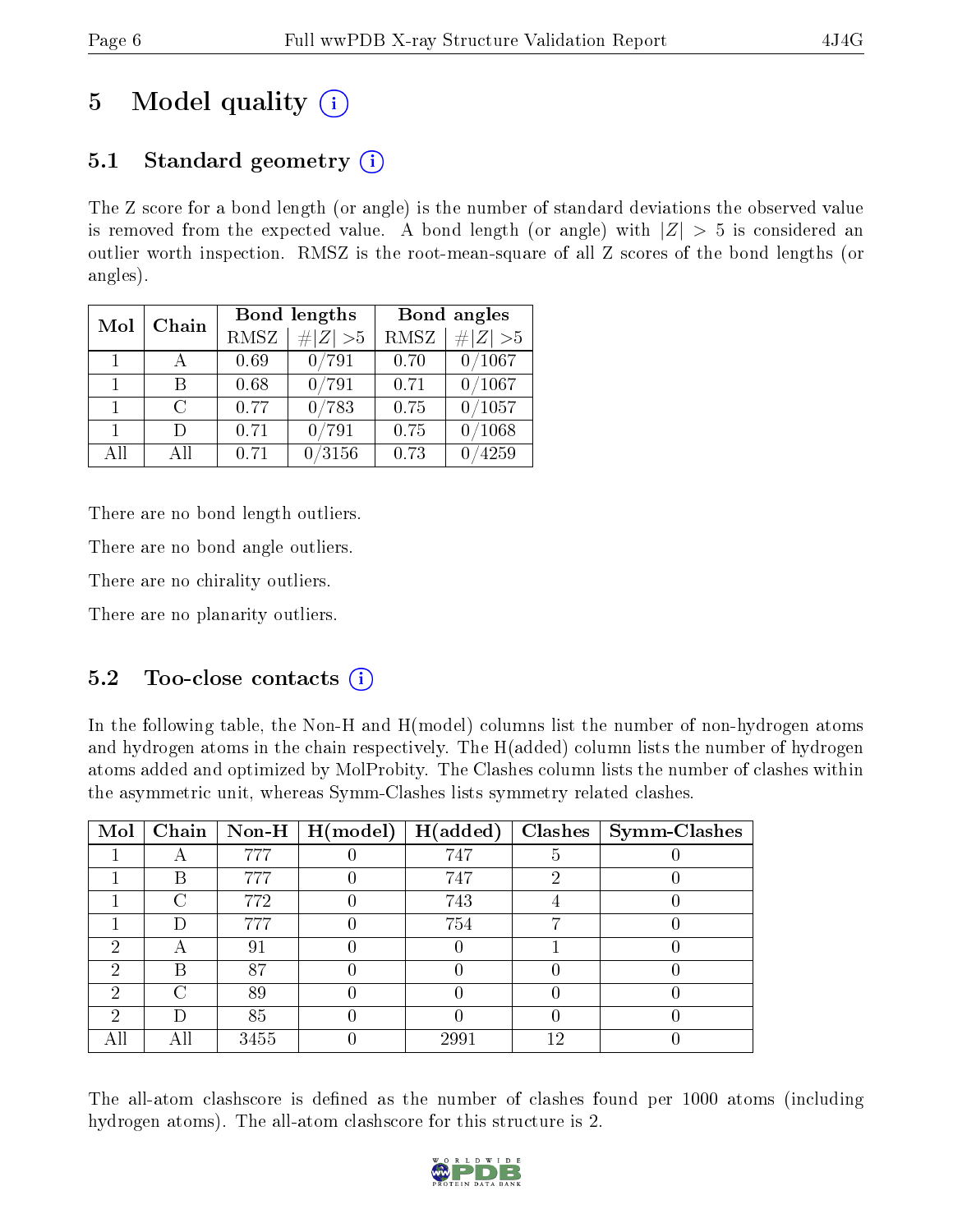| Atom-1              | Atom-2              | <b>Interatomic</b><br>distance $(A)$ | Clash<br>overlap $(A)$ |
|---------------------|---------------------|--------------------------------------|------------------------|
| 1:D:24:ARG:HH21     | 1: D: 24: ARG: HG2  | 1.24                                 | 1.01                   |
| 1: D: 24: ARG: HG2  | 1: D: 24: ARG: NH2  | 2.03                                 | 0.59                   |
| 1: D: 24: ARG: HH21 | 1: D: 24: ARG: CG   | 2.07                                 | 0.58                   |
| 1:A:3:LYS:HD2       | 2:A:238:HOH:O       | 2.11                                 | 0.49                   |
| 1:C:73:CYS:SG       | 1: D: 47: LEU: HD13 | 2.55                                 | 0.47                   |
| 1:A:101:GLU:HG3     | 1:C:1:LEU:HD22      | 2.00                                 | 0.44                   |
| 1:C:13:ILE:HD13     | 1:D:69:LEU:HD13     | 2.01                                 | 0.43                   |
| 1: A:43: VAL:HGI1   | 1:B:43:VAL:HG11     | 2.02                                 | 0.42                   |
| 1: B: 83: THR: HG23 | 1: D: 47: LEU: HD22 | 2.02                                 | 0.41                   |
| 1:C:47:LEU:HD13     | 1: D: 73: CYS: SG   | 2.61                                 | 0.41                   |
| 1:A:99:LYS:HB3      | 1: A:99: LYS: HE3   | 1.79                                 | 0.41                   |
| 1: A:84: LYS:HE2    | 1:A:84:LYS:HB3      | 1.79                                 | 0.40                   |

All (12) close contacts within the same asymmetric unit are listed below, sorted by their clash magnitude.

There are no symmetry-related clashes.

#### 5.3 Torsion angles (i)

#### 5.3.1 Protein backbone (i)

In the following table, the Percentiles column shows the percent Ramachandran outliers of the chain as a percentile score with respect to all X-ray entries followed by that with respect to entries of similar resolution.

The Analysed column shows the number of residues for which the backbone conformation was analysed, and the total number of residues.

| Mol | Chain   | Analysed         | Favoured  | Allowed  | Outliers       | Percentiles         |                  |
|-----|---------|------------------|-----------|----------|----------------|---------------------|------------------|
|     | А       | $101/101$ (100%) | 96(95%)   | 5(5%)    |                | 100                 | $\boxed{100}$    |
|     | B       | $101/101$ (100%) | 99 (98%)  | $2(2\%)$ | $\overline{0}$ | $\vert$ 100 $\vert$ | 100 <sub>1</sub> |
|     | $\rm C$ | 100/101(99%)     | 97 (97%)  | $3(3\%)$ |                | 100                 | 100              |
|     | D       | $101/101$ (100%) | 98 (97%)  | 3(3%)    |                | 100                 | 100 <sub>1</sub> |
| All | All     | $403/404$ (100%) | 390 (97%) | 13(3%)   |                |                     | 100              |

There are no Ramachandran outliers to report.

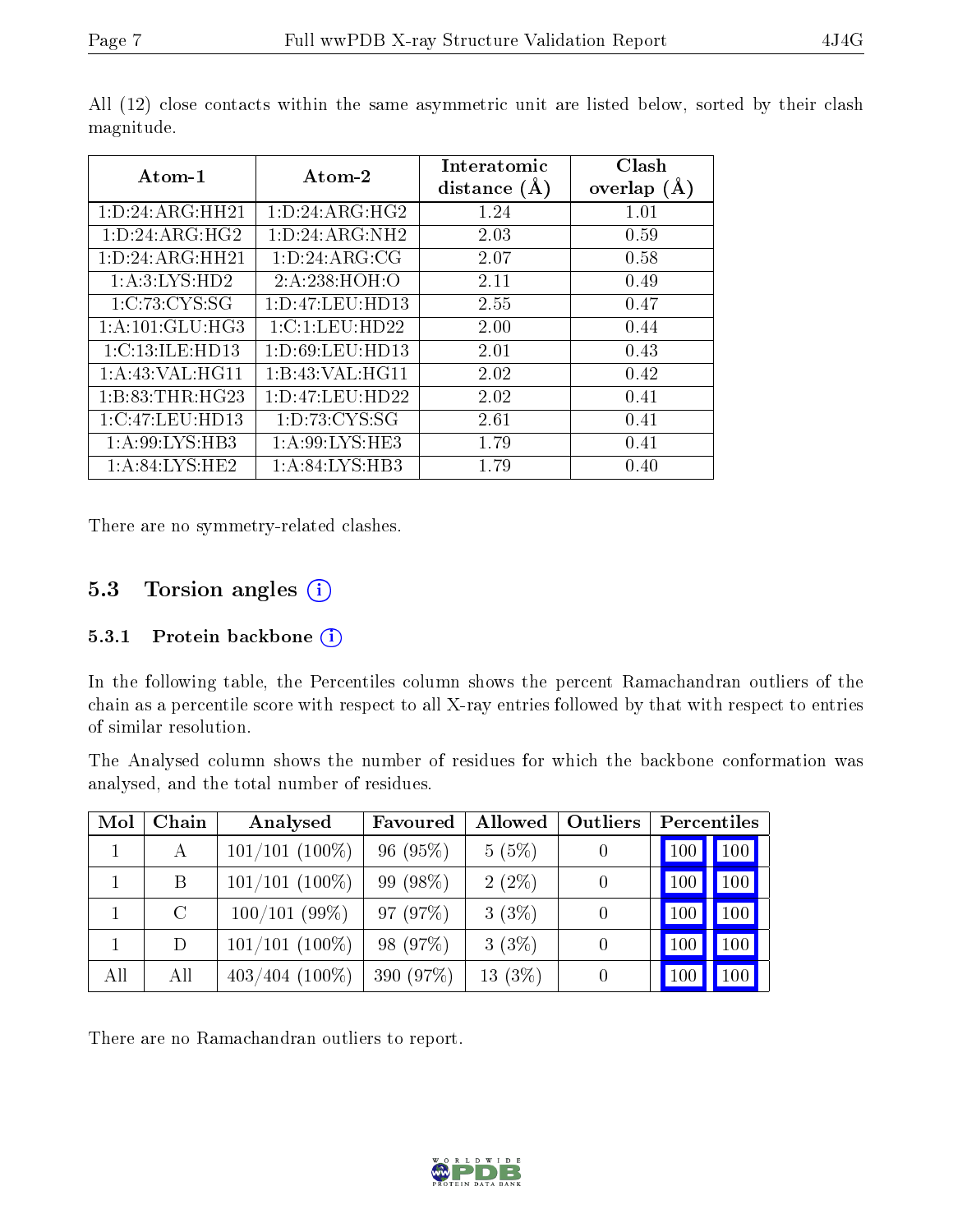#### 5.3.2 Protein sidechains  $(i)$

In the following table, the Percentiles column shows the percent sidechain outliers of the chain as a percentile score with respect to all X-ray entries followed by that with respect to entries of similar resolution.

The Analysed column shows the number of residues for which the sidechain conformation was analysed, and the total number of residues.

| Mol | Chain         | Analysed       | <b>Outliers</b><br>Rotameric |          | Percentiles |            |  |
|-----|---------------|----------------|------------------------------|----------|-------------|------------|--|
|     |               | 89/87 (102%)   | 89 (100\%)                   |          | 100         | $100 \mid$ |  |
|     | B.            | 89/87 (102%)   | 89 (100\%)                   |          | 100         | $100 \mid$ |  |
|     | $\mathcal{C}$ | $88/87(101\%)$ | 87 (99%)                     | $1(1\%)$ | 73          | 72         |  |
|     | D             | 89/87 (102%)   | 87 (98%)                     | $2(2\%)$ | 52          | 45         |  |
| All | All           | 355/348 (102%) | 352 (99%)                    | $3(1\%)$ | 78          | 81         |  |

All (3) residues with a non-rotameric sidechain are listed below:

| Mol | Chain | Res | Type        |
|-----|-------|-----|-------------|
|     |       |     | L.H.        |
|     |       | 24  | ${\rm ARG}$ |
|     |       |     |             |

Some sidechains can be flipped to improve hydrogen bonding and reduce clashes. There are no such sidechains identified.

#### $5.3.3$  RNA  $(i)$

There are no RNA molecules in this entry.

#### 5.4 Non-standard residues in protein, DNA, RNA chains  $(i)$

There are no non-standard protein/DNA/RNA residues in this entry.

#### 5.5 Carbohydrates (i)

There are no carbohydrates in this entry.

#### 5.6 Ligand geometry  $(i)$

There are no ligands in this entry.

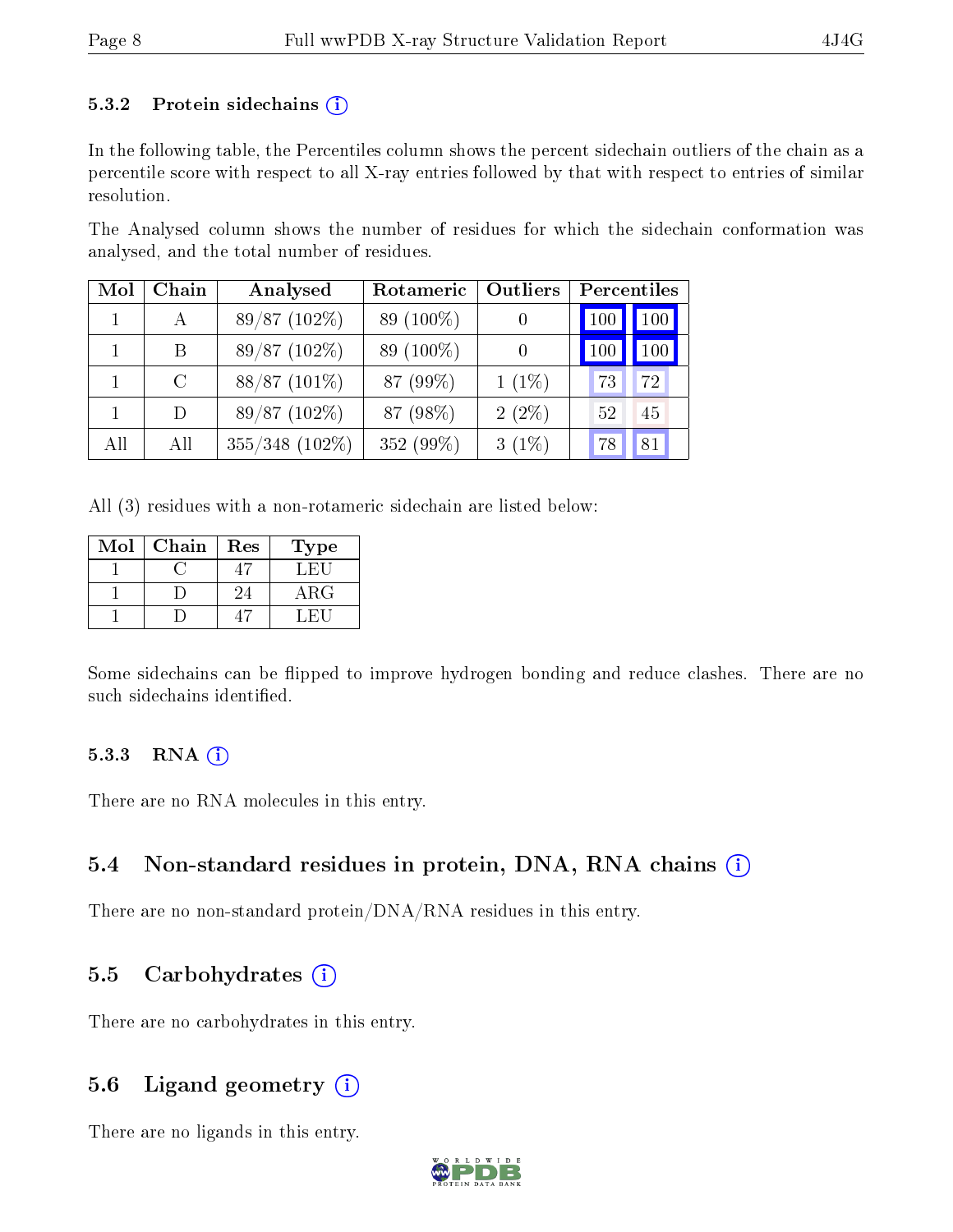## 5.7 [O](https://www.wwpdb.org/validation/2017/XrayValidationReportHelp#nonstandard_residues_and_ligands)ther polymers (i)

There are no such residues in this entry.

## 5.8 Polymer linkage issues (i)

There are no chain breaks in this entry.